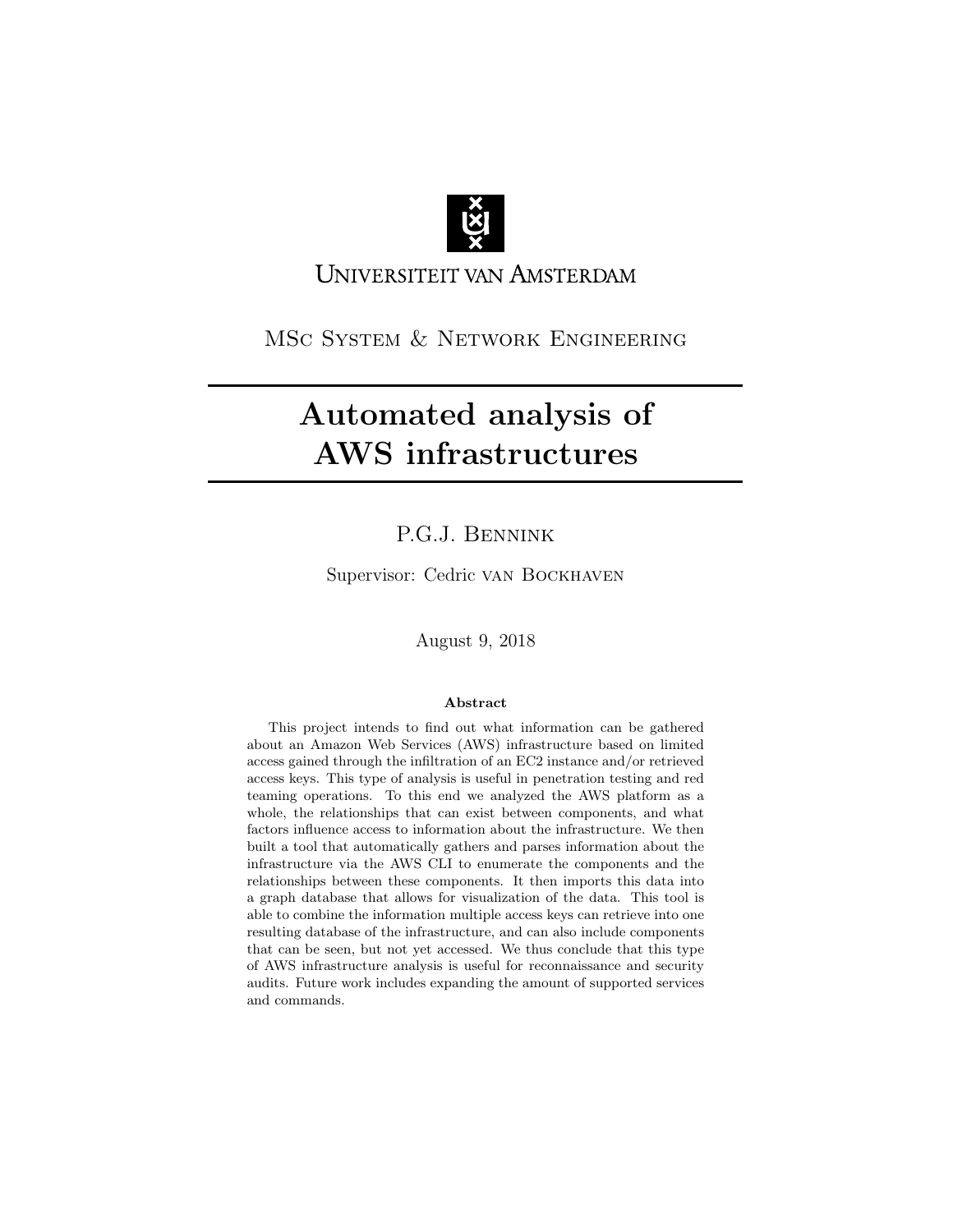# Contents

| $\mathbf{1}$   |                                  | Introduction                                                              | $\bf{2}$         |  |
|----------------|----------------------------------|---------------------------------------------------------------------------|------------------|--|
|                | $1.1 -$                          |                                                                           | 3                |  |
| $\overline{2}$ | Related work<br>$\boldsymbol{4}$ |                                                                           |                  |  |
| 3              |                                  | Methodology                                                               | $\boldsymbol{4}$ |  |
| 4              |                                  | Analysis                                                                  | 5                |  |
|                |                                  |                                                                           | 6                |  |
|                | 4.2                              |                                                                           | 9                |  |
|                | 4.3                              |                                                                           | 9                |  |
| 5.             | Development                      |                                                                           |                  |  |
|                | 5.1                              |                                                                           | 10               |  |
|                | 5.2                              |                                                                           | 11               |  |
|                | $5.3 -$                          | Data gathering and processing $\ldots \ldots \ldots \ldots \ldots \ldots$ | 11               |  |
|                | 5.4                              |                                                                           | 12               |  |
| 6              | Conclusion                       |                                                                           | 14               |  |
| 7              | <b>Discussion</b>                |                                                                           |                  |  |
|                | 7.1                              |                                                                           | 15               |  |
|                |                                  | A List of the commands bruteforced                                        | 18               |  |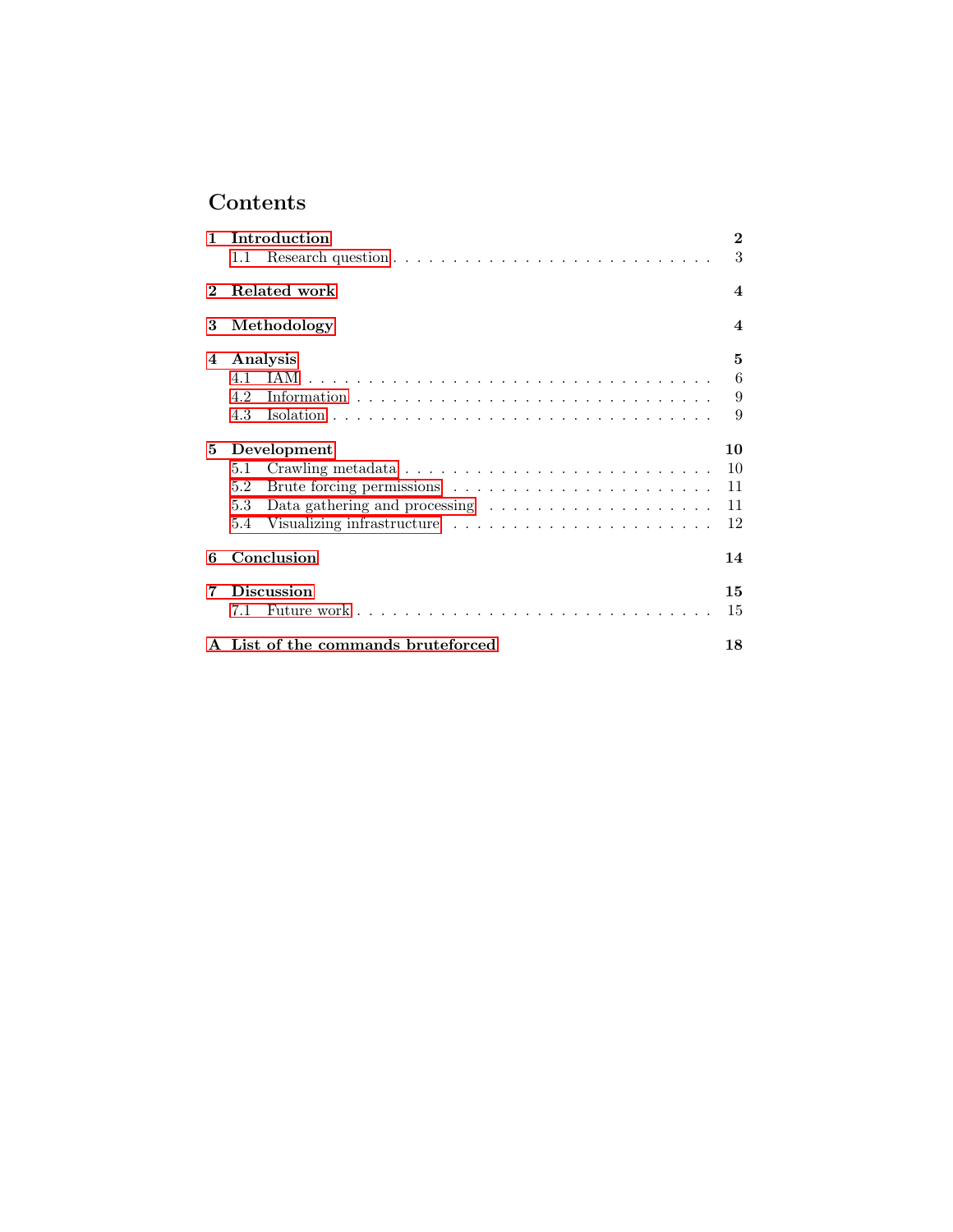# <span id="page-2-0"></span>1 Introduction

AWS is "a secure cloud services platform, offering compute power, database storage, content delivery and other functionality to help businesses scale and grow."[\[10\]](#page-17-0) On this platform, users can build their own architectures by deploying components and then connecting these components with one another in whatever way necessary. When someone successfully infiltrates a component of such an AWS infrastructure, most of the time the next step is to try and expand this access to other parts of the infrastructure. However, this is difficult without any further knowledge of the infrastructure, and a lot of trial and error would be required. So before proceeding, reconnaissance of the infrastructure should be done to get a better idea of the components the infrastructure is made up of, the relationships between these components, and the best way to ultimately obtain access to valuable data within this infrastructure. Another important factor is finding out which of the found components can already be accessed with the found credentials.

Bloodhound, which relies on Microsoft's Active Directory to "easily identify highly complex attack paths that would otherwise be impossible to quickly identify within an Active Directory environment"[\[12\]](#page-17-1), offers solutions to the problems specified above. However, the problem Bloodhound encounters is different, as Active Directory is generally one centralized directory containing all related entities. On AWS this is not the case, and data has to be sourced using a multitude of commands, sometimes executed multiple times on different components of the same type.

The goal of this project is thus to design a tool that crawls through an AWS infrastructure, identifies as many components as possible, and shows the relationships between the different components. While all the information this tool uses is already available to the individual with these obtained keys, the vast amount of data makes quick reconnaissance difficult, and a lot of time can be spent trying gain knowledge about the infrastructure from this data. In the analysis for and development of the tool we will pay attention to finding components of the infrastructure that we currently cannot yet control. This is specifically important in red team operations, where expanding access is one of the immediate goals. Another use case would be infrastructure administrators who are looking for misconfigurations, e.g. components that have more access than necessary. Based on the results we discuss what obstacles there still are in this type of analysis, and how they could be solved in the future.

AWS uses a service called Identity & Access Management (IAM) to define the privileges of access keys that entities (users, components or services) use to interact with the infrastructure. One of the problems this project aims to solve is the lack of knowledge about the privileges an access key has.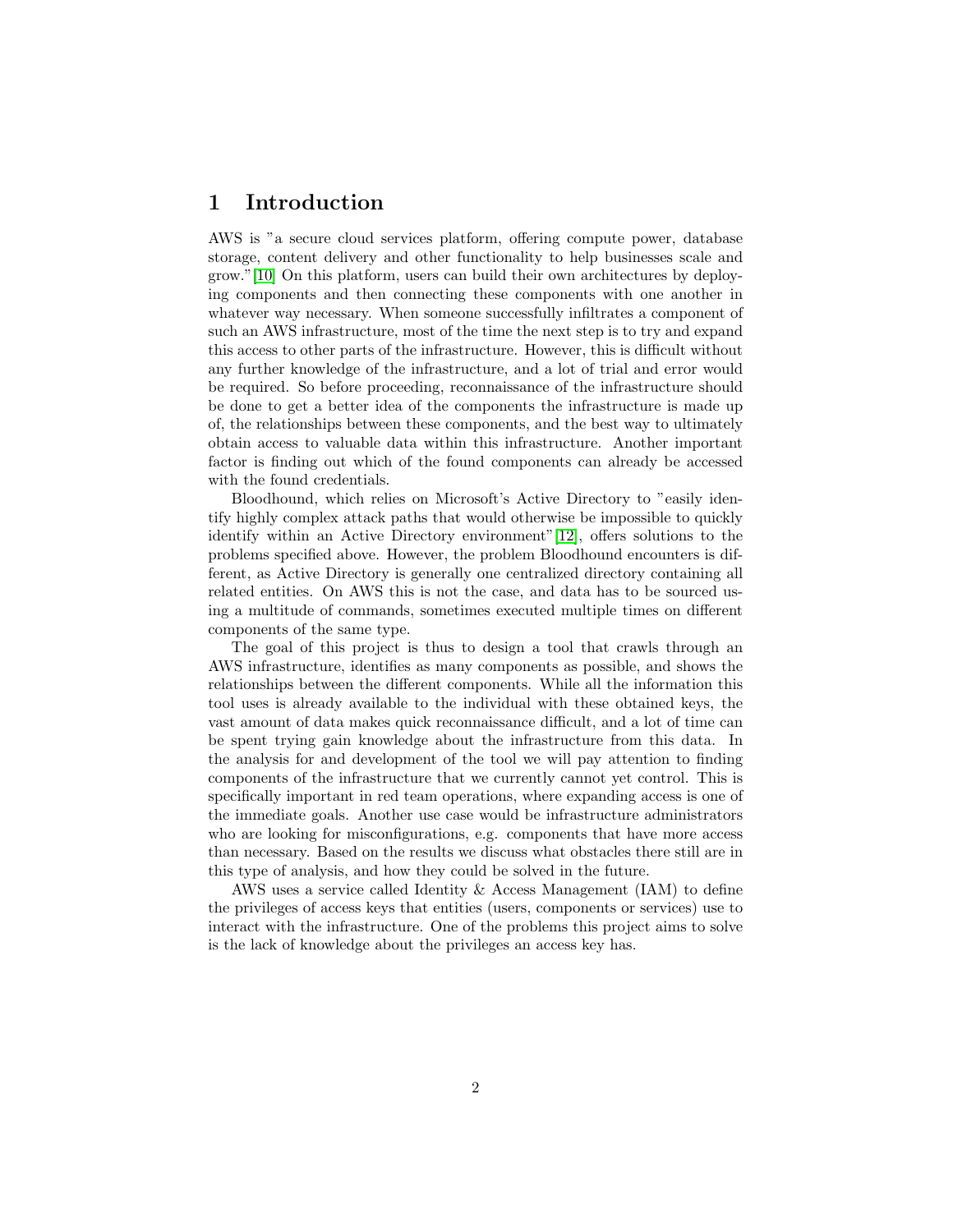The tool has two functions. Firstly, for every AWS access key that it receives as input it will try to obtain information about the AWS infrastructure. It will then parse this information and put it in the database for the user to analyze. Secondly, the tool tries to access a predefined amount of AWS CLI commands, and for each command return whether that access key has the permission to execute it. The first function will only use a subset of commands that can be used to gather data, while this function will also try commands used to control the infrastructure and its components. This shows the user in what way they would be able to escalate privilege and/or expand access.

### <span id="page-3-0"></span>1.1 Research question

The research question will be defined as follows:

### Given an infiltrated AWS component, what part of the related infrastructure would an automated tool be able to index?

'Indexing' is here defined as the enumeration of components and the relationships between them. The AWS component we chose is an EC2 instance, which is one of the services AWS offers and will be further explained in Section [4.](#page-5-0) The reason we assume an EC2 instance is the fact that EC2 instances are often the public-facing component within an infrastructure, which is thus a realistic component to have infiltrated first. Shell access to an EC2 instance also allows one to retrieve that instance's security credentials, which are the credentials this project uses to gather data about the infrastructure.

While for this project we assume an infiltrated AWS component, the results can be generalized to include any situation in which someone has obtained security credentials to an AWS infrastructure.

What should be made clear at this point is that the tool that was built during this project does not compromise any AWS components itself. This tool is meant for reconnaissance of infrastructures to which the user of the tool has gained access in a lawful manner (whether it be their own infrastructure or that of a consenting third party). Furthermore, all access to the AWS infrastructure happens via the AWS CLI.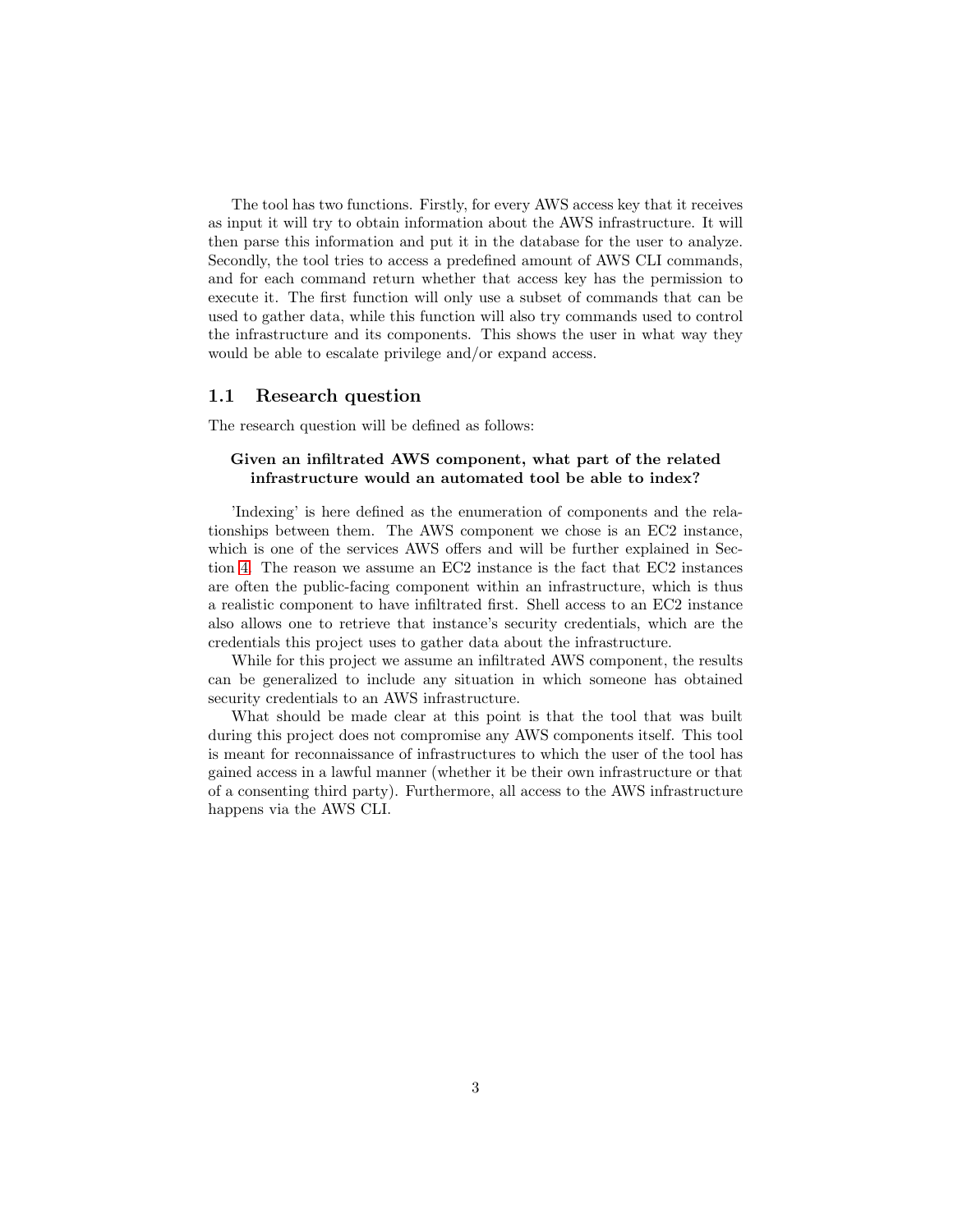# <span id="page-4-0"></span>2 Related work

While a certain amount of AWS analysis and/or visualization tools exist, most of these are meant to be used in combination with admin-credentials. In our situation, these would be the semi-metaphorical "keys to the kingdom", which we cannot assume we have access to for this project.

Nimbostratus is a tool developed by Andres Riancho, which he presented at Black Hat USA 2014.[\[11\]](#page-17-2) This tool automates the retrieval of access keys and metadata from an EC2 instance as well as the exploitation of a few commands (if that EC2 instance has access to those). While the focus of Nimbostratus lies more with the exploitation of an EC2 instance than with the analysis of the greater infrastructure, this was a starting point for our analysis of AWS and possible weaknesses in (configurations of) IAM.

Another very similar tool is CloudMapper[\[13\]](#page-17-3), developed by Duo Labs. The difference between this tool and the tool we are creating in this project is the situation in which it can be used. CloudMapper can be used when accessing a specific set of Actions is allowed. Actions are command with which one can interact with the AWS infrastructure. They will be explained further in Section [4.1.](#page-6-0) If access to even one of these is not possible, this tool will refuse to work. It is not so much a tool used for penetration testing as it is meant for analysis of an infrastructure to which a relatively high (and very specific) amount of access has already been established. This is not viable in the context of our project, as we do not know beforehand what access we have with each key, and in a lot of cases we will not be able to expand the access of an access key ourselves. Furthermore, Cloudmapper does not support inputting multiple keys and creating one mapping based on multiple keys with different permissions.

# <span id="page-4-1"></span>3 Methodology

The analysis of AWS was done by using the AWS platform (via the web interface, the CLI and the Python SDK), creating multiple infrastructures and reading the documentation. The development of the tool made for this project was done in Python 3. For the testing of the tool the aforementioned infrastructures were used.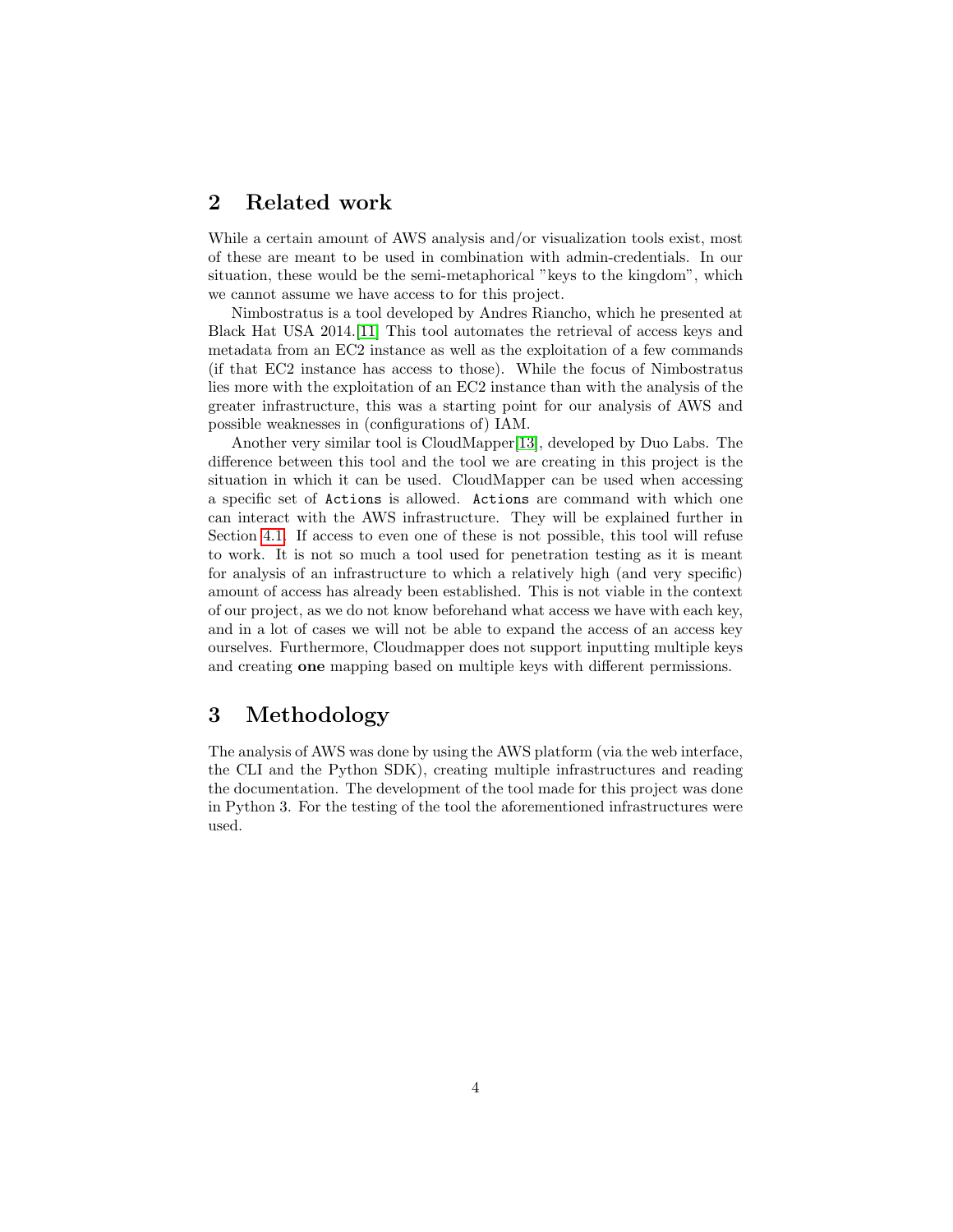# <span id="page-5-0"></span>4 Analysis

AWS offers a vast amount of services. Defining what is part of 'the infrastructure' can be difficult, as a lot of the services AWS offers play a supporting (but nevertheless equally important) role in the infrastructure. Including all of these services in this project would not be possible, as each service requires a different method for interacting with it. Due to this we scoped this project to just include the following main services:

- Amazon Elastic Compute Cloud (Amazon EC2), which is "a web service that provides secure, resizable compute capacity in the cloud."[\[15\]](#page-17-4) [\[1\]](#page-17-5) EC2 components (or instances, as they are called on AWS) are VMs ran on a hypervisor, and are the backbone of each infrastructure. They control all the other components in the infrastructure. These VMs can run any of the more than 70,000 Community AMIs (Amazon Machine Images), which are free, or one of the AMIs offered on the AWS Marketplace, which are paid.
- Amazon S3, which is "object storage built to store and retrieve any amount of data from anywhere."[\[15\]](#page-17-4)[\[4\]](#page-17-6)
- Amazon Relational Database Service (Amazon RDS), which "provides cost-efficient and resizable capacity while automating time-consuming administration tasks such as hardware provisioning, database setup, patching and backups."[\[15\]](#page-17-4)[\[3\]](#page-17-7)

These are three of the most used AWS services<sup>[1](#page-5-1)</sup>, in an attempt to make the findings of this project as widely applicable as possible.

However, a setup with these services already makes use of other supporting services by default. Of these services one is the most important, namely IAM, as it is the security backbone that allows entities (users, components, services) to interact with one another. Another service, VPC (Virtual Private Cloud) offers an isolated environment in which to deploy components. This service is also used by default, and will have to be included in this project, as knowing in what VPC a component is located is useful information.

<span id="page-5-1"></span><sup>1</sup>[Networkworld.com - Top 30 AWS Cloud Services](https://www.networkworld.com/article/3074508/cloud-computing/top-30-aws-cloud-services.html)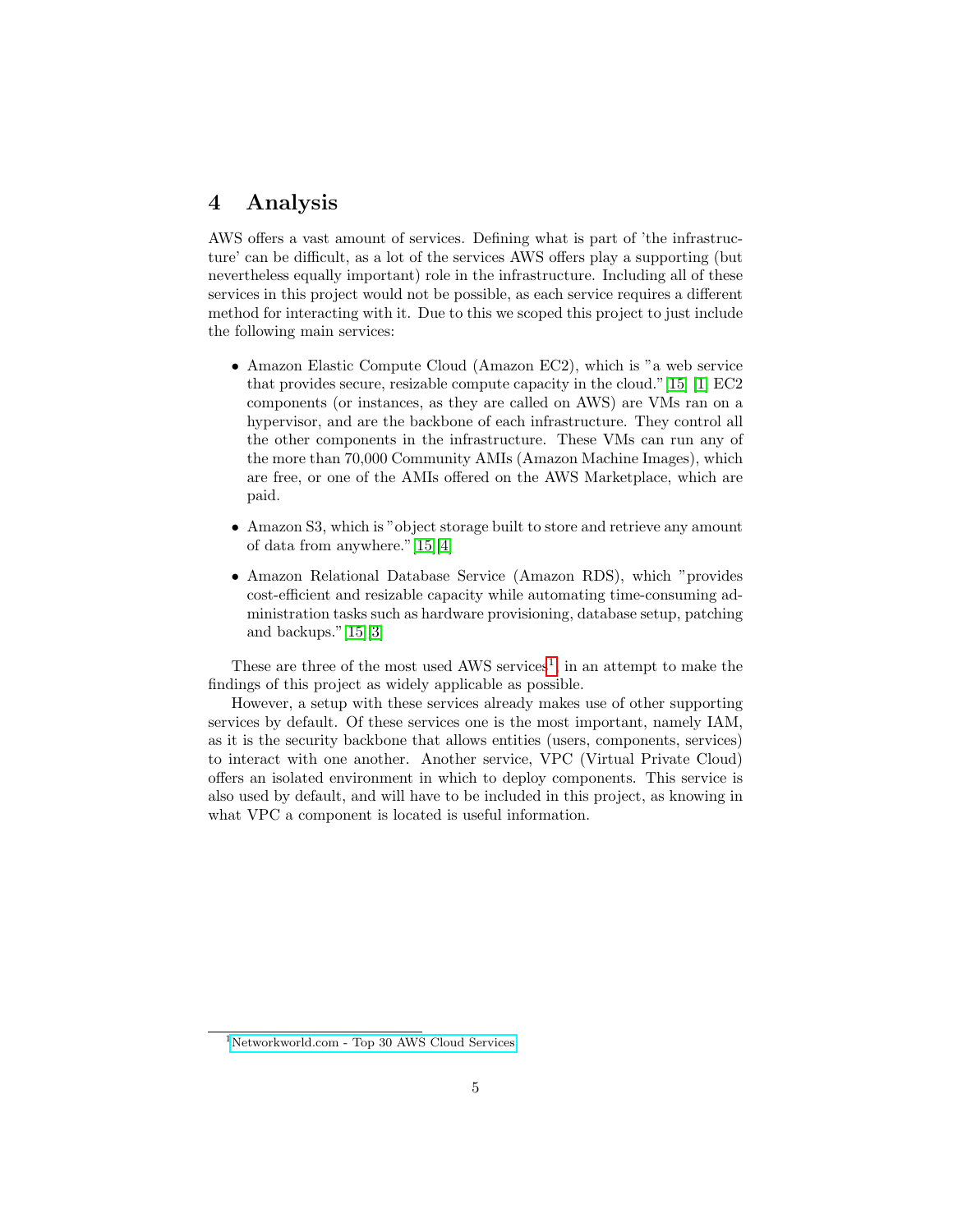### <span id="page-6-0"></span>4.1 IAM

In Amazon's words, IAM "enables you to manage access to AWS services and resources securely. Using IAM, you can create and manage AWS users and groups, and use permissions to allow and deny their access to AWS resources."[\[15\]](#page-17-4) IAM uses a combination of an Access Key ID, a Secret Access Key and optionally a Token to allow users to interact with the infrastructure. Access Key IDs are public, and can thus, with the right privileges, be found using the AWS CLI. However, once created the Secret Access Key and Token cannot be retrieved from AWS again, meaning that if a user loses either of these keys they will have to generate new keys. Tokens are only used for temporary credentials.

IAM allows for the creating of groups, users, roles, and policies, the latter of which is the basis for the whole platform.

```
{
    " Version": "2012-10-17",
     " Statement " : {
         " Effect ": "Allow",
         " Action": "s3:ListBucket",
         " Resource ": " arn : aws : s3 : : : example_bucket"
    }
}
```
Listing 1: An example of an AWS policy

Listing [1](#page-6-1) shows an example of a policy. A policy is made up of statements that either Allow or Deny a user or entity to access some command or resource. The important parts of these statements are Effect, Action, and Resource. Effect can either be Allow or Deny.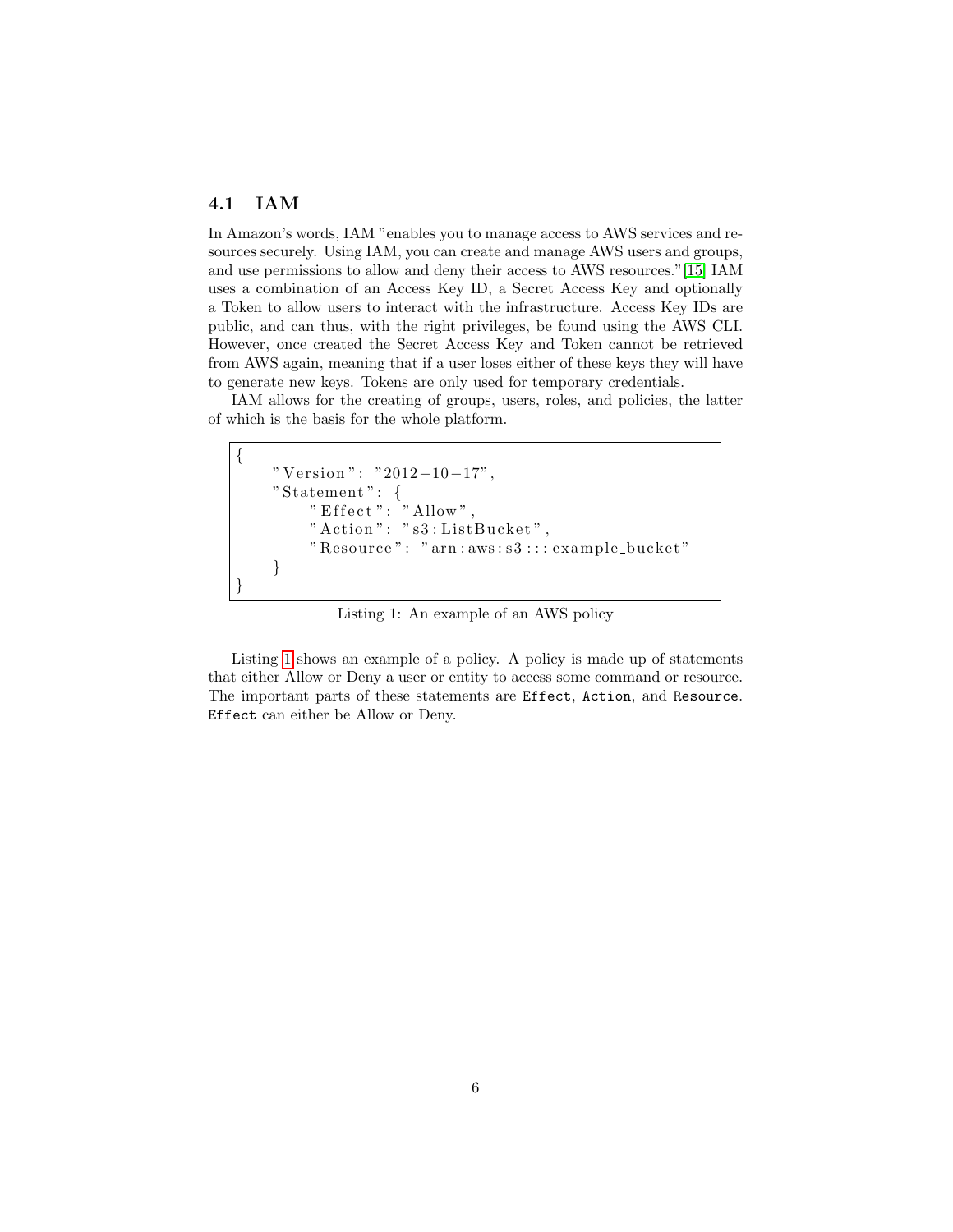<span id="page-7-0"></span>



[Source: AWS IAM Documentation](https://docs.aws.amazon.com/IAM/latest/UserGuide/reference_policies_evaluation-logic.html#policy-eval-denyallow)

As can be seen in Figure [1,](#page-7-0) by default (if there is no policy that allows or denies a user or entity to do something) the access will be denied. If there is both an Allow and a Deny (in whatever order), access will also be denied. Only if the applicable policies solely explicitly allow an action will it be allowed.

Action specifies what actions the statement allows or denies. These actions are formatted as Service:Action, as multiple services use the same name for the same action. Wildcards are allowed, meaning that \*:List\* allows all List-actions to be used on all services. Using these Actions any user can be prohibited from accessing any specific command within the whole of AWS.

In Listing Resource we can define on what specific resource an action can be used. In [1](#page-6-1) the S3:ListBucket command can only be used on the bucket with the name example\_bucket.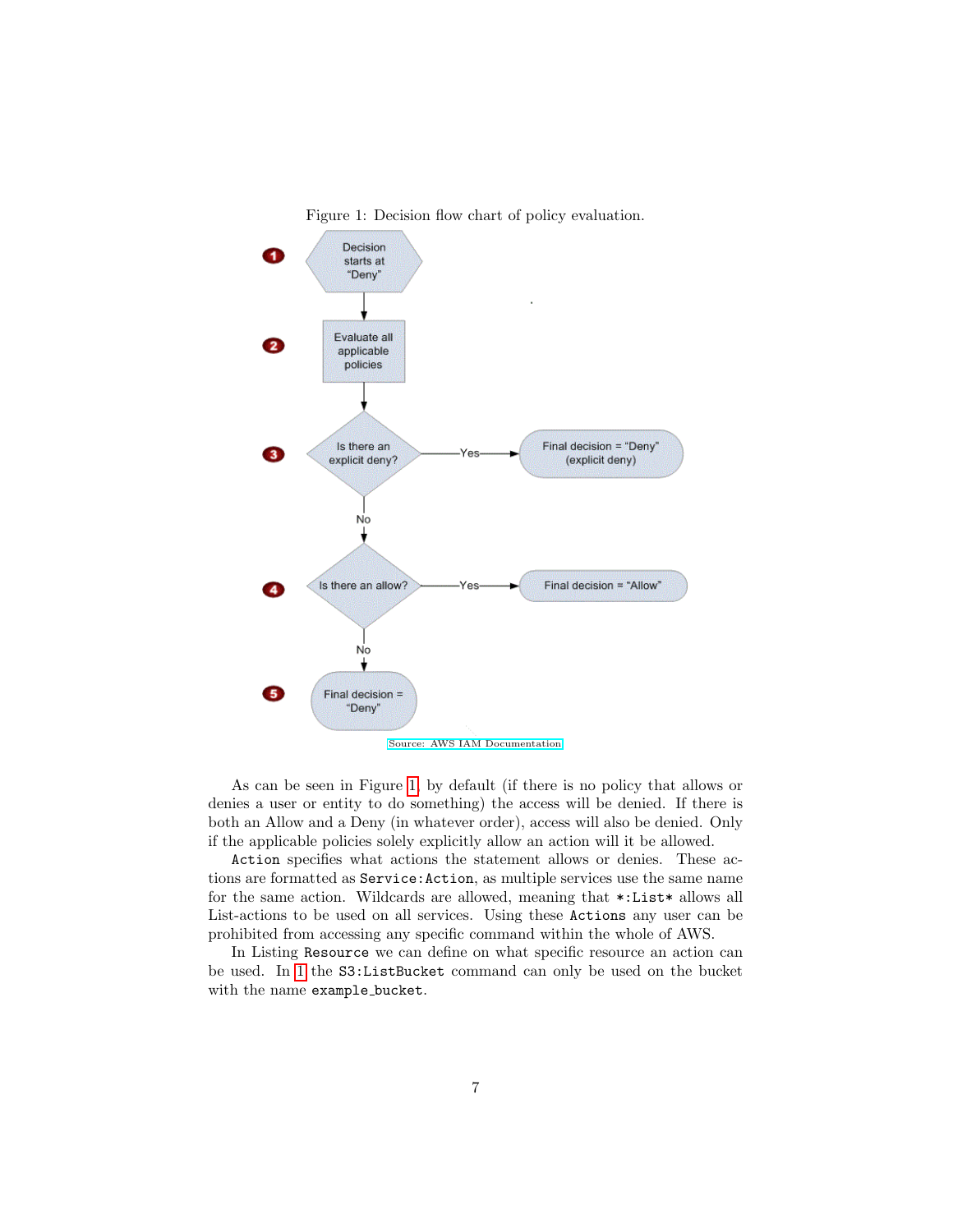In terms of information necessary for the enumeration of components of the infrastructure, the \*:List\* and \*:Describe\* actions are the most important, as these are the commands that will statically retrieve information about the infrastructure without making modifications. What makes some of these commands even more interesting, is that their output cannot be controlled at a resource-level, meaning that if for instance EC2:DescribeInstances gets executed, it will either show all or none of the EC2 instances, which makes this a valuable source of information for this project. Amazon keeps a list with these types of commands, which can thus be used for this project.[\[9\]](#page-17-8)

Groups contain users, and policies can either be attached to users directly or by creating a group of users and attaching policies to that group. Roles can be used to attach policies to services or instances.

Roles are basically groups for users, and can be attached to as many instances as necessary. If for example an EC2 instance needs to interact with an S3 bucket, a user with rights to make modifications in the IAM service can attach a role to an EC2 instance. They can then attach a policy to that role that allows all entities in that role to access all (or specific) S3 buckets in various ways (depending on what the instances need to do with the bucket).

These roles are interesting, as it could very well be that two instances that show an overlap in their required permissions get attached to the same role. This means that both instances have more access than they actually need, which can be a security risk (the severeness of which is of course dependent on the Actions and Resources). This has been observed in production environments.[\[6\]](#page-17-9)

As with all other IAM policies, the instances need access keys to make use of their permissions. These access keys get distributed via metadata servers, which each instance can access via http://169.254.169.254. Each instance has its own metadata server, meaning that instances cannot access information about other instances via their own metadata server. This means that if someone in whatever way has gained shell access to an EC2 instance, they also have access to very detailed metadata for that specific instance, which includes access keys with all permissions that that EC2 instance has. This is thus one way in which someone might be able to retrieve access keys from the AWS platform. However, the keys distributed to instances are temporary access keys and will thus have to be renewed after they expire. The default expiration time is 12 hours, the minimum is 15 minutes and the maximum is 15 hours.[\[8\]](#page-17-10)

In terms of possibilities to detect the execution of these commands, by default AWS allows administrators to see the last time a user or component has executed a command via the IAM panel in the AWS console. It has been observed that this is not done often.[\[6\]](#page-17-9) In Section [7.1](#page-15-1) we discuss improving the undetectability of the tool.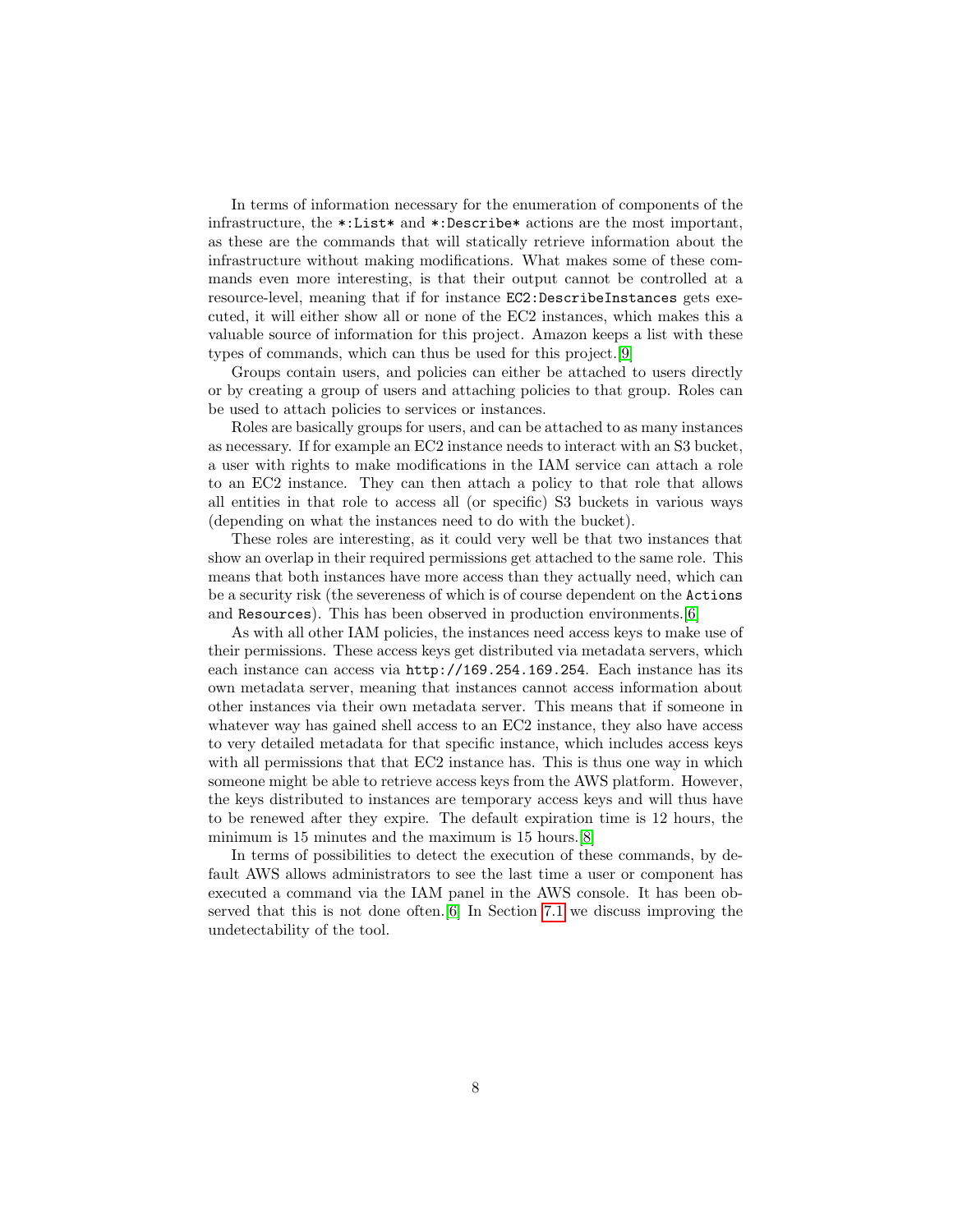### <span id="page-9-0"></span>4.2 Information

All services and their actions can be controlled via either a CLI or one of the SDKs that Amazon offers. What becomes clear after analysis of the output of these commands is the fact that there is an overlap in information between these commands. For all types of components an Action exists that will enumerate all components of that type, EC2:DescribeInstances being an example of such a command. In most cases these types of commands also offer a lot of information about the surrounding components. In the case of EC2:DescribeInstances we are able to retrieve information about the availability zones, subnet IDs, VPC IDs, mounted volumes, security groups and owner ID of these instances. This is all information related to those instances, but also related to other entities in the infrastructure.

Another example is that when access to EC2:DescribeVpcs (which lists the different VPCs with information about each) is prohibited, the existence of certain VPCs can still be confirmed based on the data about, for instance, an EC2 instance that resides in that VPC. As this project is about reconnaissance (with the intention of expanding access) this is important information that will be used in our resulting tool.

In a situation where access to for instance EC2:DescribeSecurityGroups is prohibited, a decent amount of information about the existence of these security groups can still be obtained via the Actions to describe components that can be put in security groups, such as EC2:DescribeInstances or RDS:DescribeDBInstances.

#### <span id="page-9-1"></span>4.3 Isolation

As explained in Section [4.2,](#page-9-0) the information gained from lower-level components can be used to gain knowledge about the higher-level components. Conversely, one can also use the information of higher-level components to gain information about lower-level components.

AWS also allows users to place the components of their infrastructure in a Virtual Private Cloud (VPC). Among the services that support this are RDS and EC2. These VPCs contain security groups, which can be used to limit the amount, type, source and destination of traffic for components within that group.

These security measures are meant to make malicious use more difficult, as it just completely blocks all connections that do not abide by the rules of that security group. However, with access to EC2:DescribeSecurityGroups, which enumerates all security groups and the rules attached to them, making an assumption about what components are attached to the security group (based on properties like the group name and the allowed ports/IPs) would still be possible, and thus decide whether gaining access to this security group and its contents would be useful.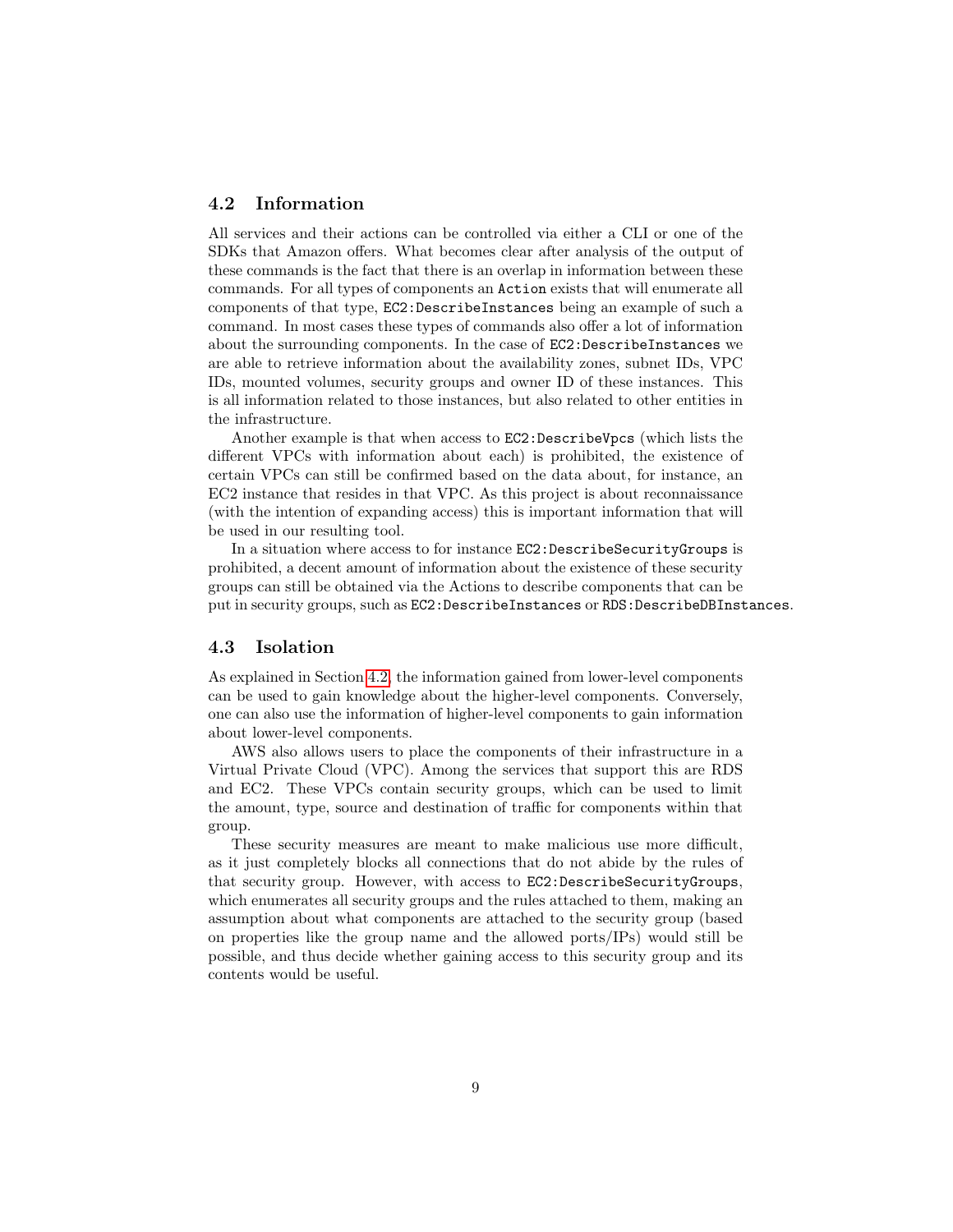# <span id="page-10-0"></span>5 Development

The tool created for this project can be split up into three parts in terms of functionality, which correspond to the subsections below. Firstly, the crawling of an EC2 instance's metadata server for all metadata, including its IAM credentials. Secondly, the enumeration of permissions of all access keys that are given as input through bruteforcing, which may or may not include access keys obtained using the previous function. And thirdly, the gathering, processing and importing of data about the AWS infrastructure to Neo4j. The fourth section below describes the resulting output, namely the visualization of the database in Neo4j.

The first part is written in bash, and should be executed on an EC2 instance to which shell access has been gained, as these metadata servers can only be reached from or via the instance itself. While there are situations in which one can remotely obtain data from the metadata server (see Nimbostratus[\[11\]](#page-17-2)), this is not within the scope of this project.

The second and third parts are written in Python 3, and can be executed from any computer with an internet connection that can run Neo4j, Python 3, and some Python packages. The access keys have at this point already been obtained.

### <span id="page-10-1"></span>5.1 Crawling metadata

Once shell access to an EC2 instance has been achieved it is very easy to access the metadata server. To make it somewhat easier to crawl through the server we wrote a short bash script that crawls through the folders on the server and downloads all of the contents. It will then output the access keys found on the server to the user, who can then use those keys (among potential other found keys) as input for the second and third functions.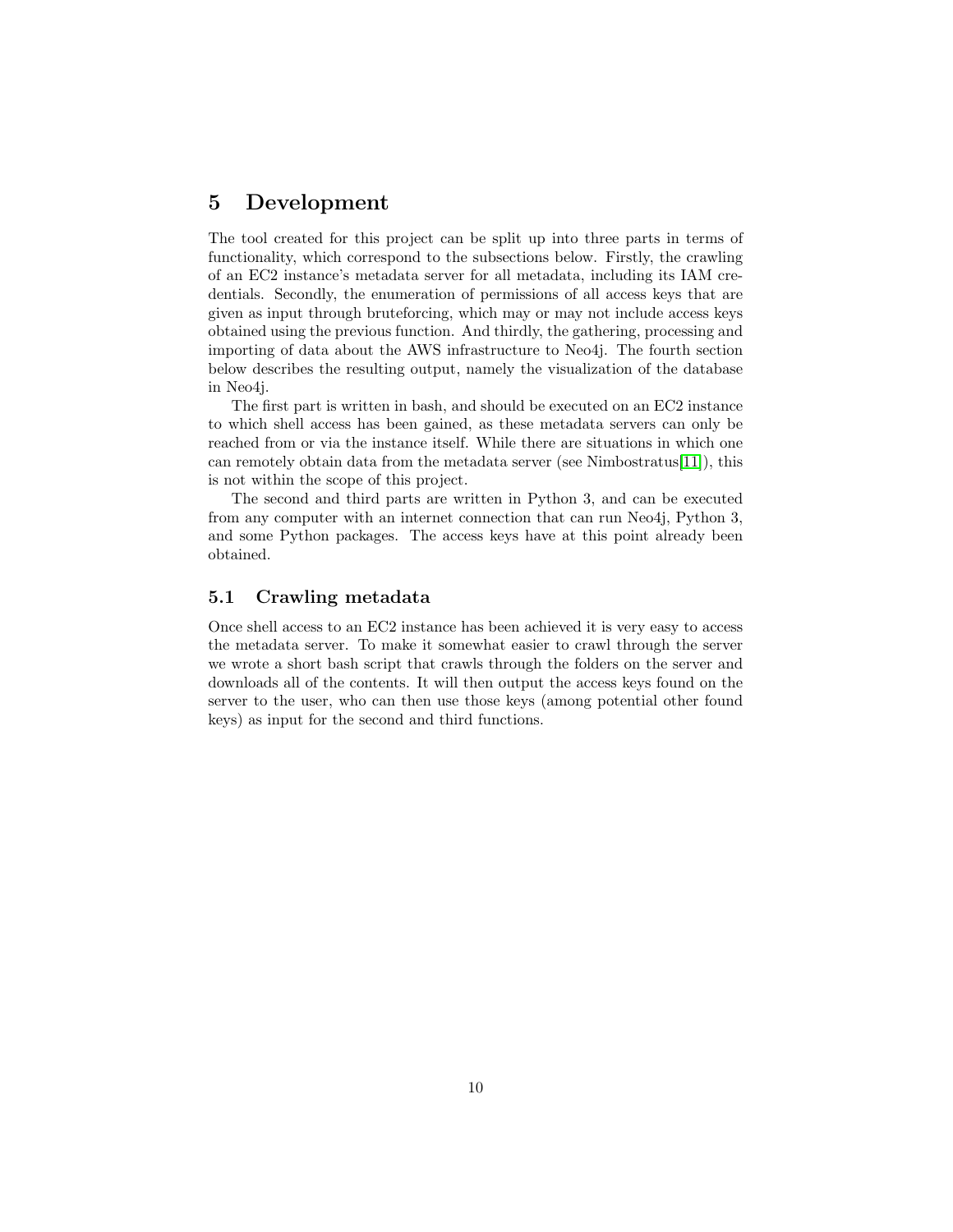### <span id="page-11-0"></span>5.2 Brute forcing permissions

For all of the access keys the user has obtained this part of the tool tries to execute a predefined amount of commands to offer the user some information about the value of that key in the larger scheme of the infrastructure. For this project the tool ran through 25 different commands from the services EC2, RDS and S3. These commands are listed in Appendix [A.](#page-18-0) The EC2 service also includes commands about VPCs, the data volumes of the EC2 instances, and the security groups. We will discuss this further in section [7.1,](#page-15-1) but the reason we did not include more commands (both from the services specified above and other services) is mainly related to time. However, the technique used for this test can be extended to include other commands as well. Brute forcing of these permissions is done via boto3, simply by trying to execute the command. This is safe for commands that only retrieve data about the infrastructure, as the state of the infrastructure is not changed. For commands that under normal circumstances alter the infrastructure a DryRun-flag can be set to True, which results in AWS exclusively checking whether the command could be run

### <span id="page-11-1"></span>5.3 Data gathering and processing

As explained in Section [4,](#page-5-0) a lot of \*:Describe\* commands contain information about surrounding components. This is used in creating the relationships in the database. For instance, each security group is contained in some VPC. Which VPC this is can be found in the output for EC2:DescribeSecurityGroups. In the importing of the data a top-down approach is used: first EC2:DescribeVpcs is executed, if this returns data it will get imported in the database. After that EC2:DescribeSecurityGroups is executed. If any of the groups in the output of this command are located in a VPC that is not already in the database it will get added now, and a relationship between the security group and its VPC will be added. This same process is repeated for EC2 and RDS components, with relationships added between these components and their respective security groups, and S3 buckets (which do not have security groups). All of the commands on AWS are executed using boto3, and the importing of the data to the database is done using py2neo.

Now the access keys and their permissions need to be imported in the database. For this the results of the functionality described in Section [5.2](#page-11-0) are used. For each of the commands used in that section we specified what type of component they are related to (e.g. EC2:CreateDefaultVpc is related to VPC). As in the previous example, the service to which the command belongs is not always that of the type of component, so this had to be added manually. If a command can be executed from an access key, a relationship between that access key and the related components will be made.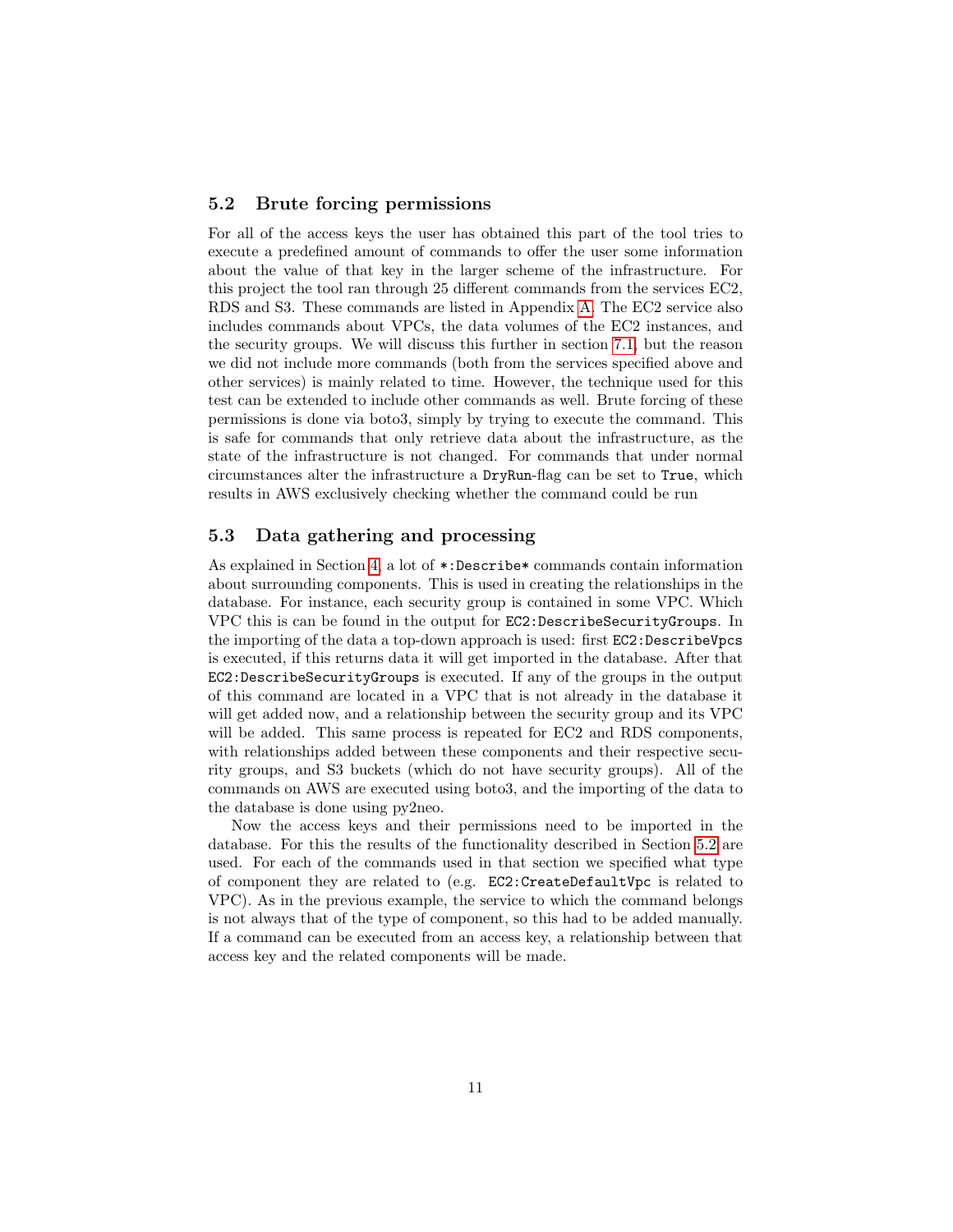### <span id="page-12-0"></span>5.4 Visualizing infrastructure

<span id="page-12-1"></span>Neo4j has its own query language (Cypher[\[7\]](#page-17-11)) and a web interface which can be used to interact with the database (similar to PhpMyAdmin, but integrated). This web interface allows you to query the database and visualize the output, which is what we use for the visualization in this project.

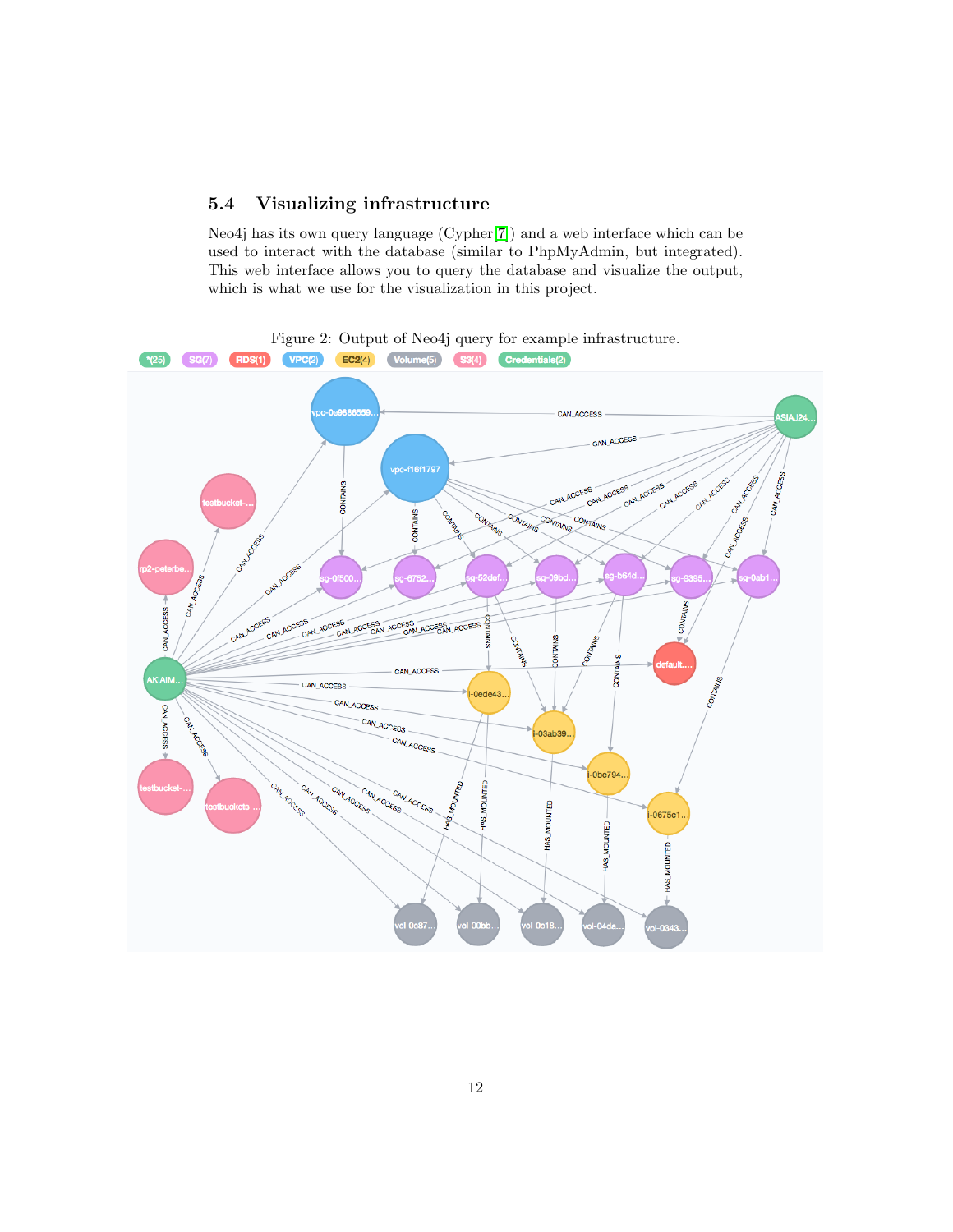An example of this visualization is shown in Figure [2.](#page-12-1) The infrastructure shown here is a version of testing infrastructure used during this project. The directional edges between the component-nodes (all colors apart from the green nodes) indicate that the originating node contains the destination node, e.g. all security groups are contained in one of the two VPCs. The edges from the access keys (the green nodes) to the different components indicate that that access key can in some way access the destination node.

All nodes and edges have properties. The properties of the nodes offer more information about that component or access key. In the case of the components it will show the information that was retrieved about that component from the AWS CLI, in the case of the access keys it shows the Secret Access Key and potentially a token. The properties of the edges from the access keys indicate what commands can be executed on that component with that access key.

The figure shown above shows all types of components currently in the database. This is an example of what Neo4j can do. Just like with other query languages, you can query the database to only include certain types of nodes or relationships, based on label (e.g. 'EC2' or 'VPC') or properties (not shown in Figure, but an example would be 'VpcId' for the VPC nodes). This allows the user to query the database based on the components or relationships they are interested in. In Listing [2](#page-13-0) the properties of such a node are shown, in this case those of one of the security groups. These are all the properties about this security group that EC2:DescribeSecurityGroups offers. The edges from the access keys to the components include as property with which command they were able to reach the component. The edges between components do not have further properties, as all properties about these relationships are kept inside the nodes. This is where that information is also contained in the AWS API.

<span id="page-13-0"></span>Description: Created from the RDS Management Console:  $2018/06/11$  16:40:06 GroupId : sg−xxxxxxxx GroupName : rds−launch−wiz a rd IpPermissionsEgress\_0\_IpProtocol: -1  $I$ p $P$ ermissionsEgress\_0\_Ip $R$ anges\_0\_CidrIp:  $0.0.0$ .0.0/0 IpPermissions\_0\_FromPort: 3306  $Ip\text{Permissions_0_Ip\text{Protocol}: top}$  $I$ pPermissions\_0\_IpRanges\_0\_CidrIp: xxx.xxx.xxx.xxx/32 IpPermissions\_0\_ToPort: 3306 OwnerId: xxxxxxxxxxxx VpcId : vpc−xxxxxxxx

Listing 2: Properties of security group in database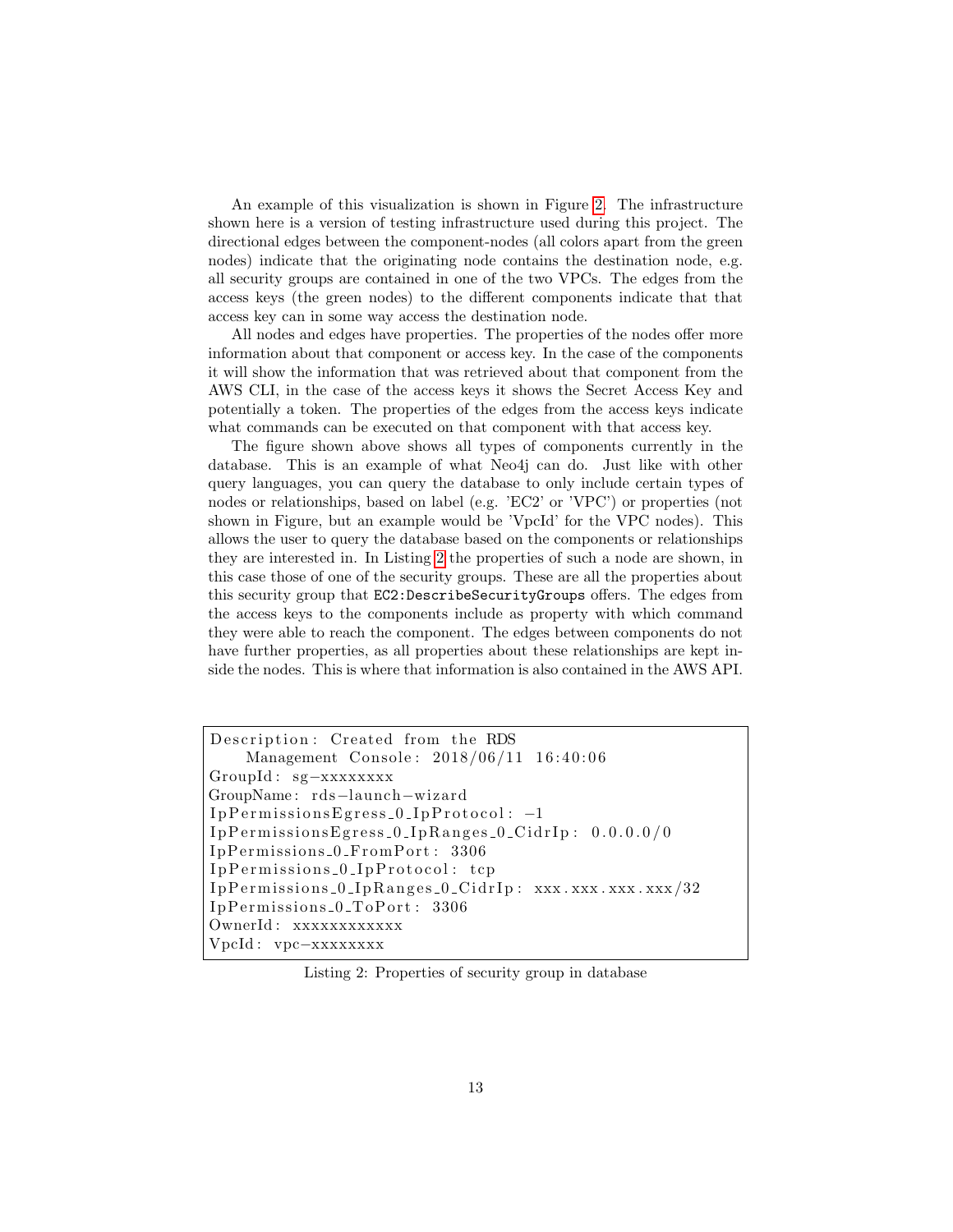# <span id="page-14-0"></span>6 Conclusion

Our research question was: "Given an infiltrated AWS component, what part of the related infrastructure would an automated tool be able to index?" It would be impossible to answer this question with something like a percentage, as this all completely depends on the access key(s) acquired, what permissions they have, and whether they overlap. However, AWS does offer certain default policies to be attached to users (or other entities for that matter) in the following roles[\[2\]](#page-17-12):

| $\rm{AdministratorAccess}$ | PowerUserAccess     |
|----------------------------|---------------------|
| <b>Billing</b>             | SecurityAudit       |
| DatabaseAdministrator      | SupportUser         |
| $\mathrm{DataScientist}$   | SystemAdministrator |
| NetworkAdministrator       | ViewOnlyAccess      |

Out of those, only Billing does not give us any access to information about the infrastructure. AdministratorAccess, DataScientist, PowerUserAccess, SecurityAudit, SupportUser, SystemAdministrator and ViewOnlyAccess give us all information our current tool uses for infrastructure indexing. DatabaseAdministrator and NetworkAdministrator both still offer most information, but NetworkAdministrator falls short when it comes to listing the databases, and DatabaseAdministrator cannot list EC2 instances. However, in general all these roles would be able to list a substantial amount of the infrastructure.

The main takeaway of this project is that AWS's default policies allow for a relatively large amount of enumeration. This is among other things due to the fact that a large amount of \*:Describe\* commands, which return information about all components of a specific type, cannot be restricted on a resource-level, meaning that if someone can access EC2:DescribeInstances they will be able to enumerate all EC2 instances, including a large amount of information that can then be used in the infiltration of those instances.

In terms of the access keys and their permissions, it seems that access keys do not need to be very privileged to be useful in terms of indexing the infrastructure. While higher level privileges might be useful from an infiltration perspective, the enumeration of components and their relationships does not benefit from this per se.

The tool created during this project is open source and available on Gitlab.<sup>[2](#page-14-1)</sup>

<span id="page-14-1"></span><sup>2</sup>[AWS Infrastructure Analysis - gitlab.com/PeterBennink/aws-infrastructure-analysis](https://gitlab.com/PeterBennink/aws-infrastructure-analysis)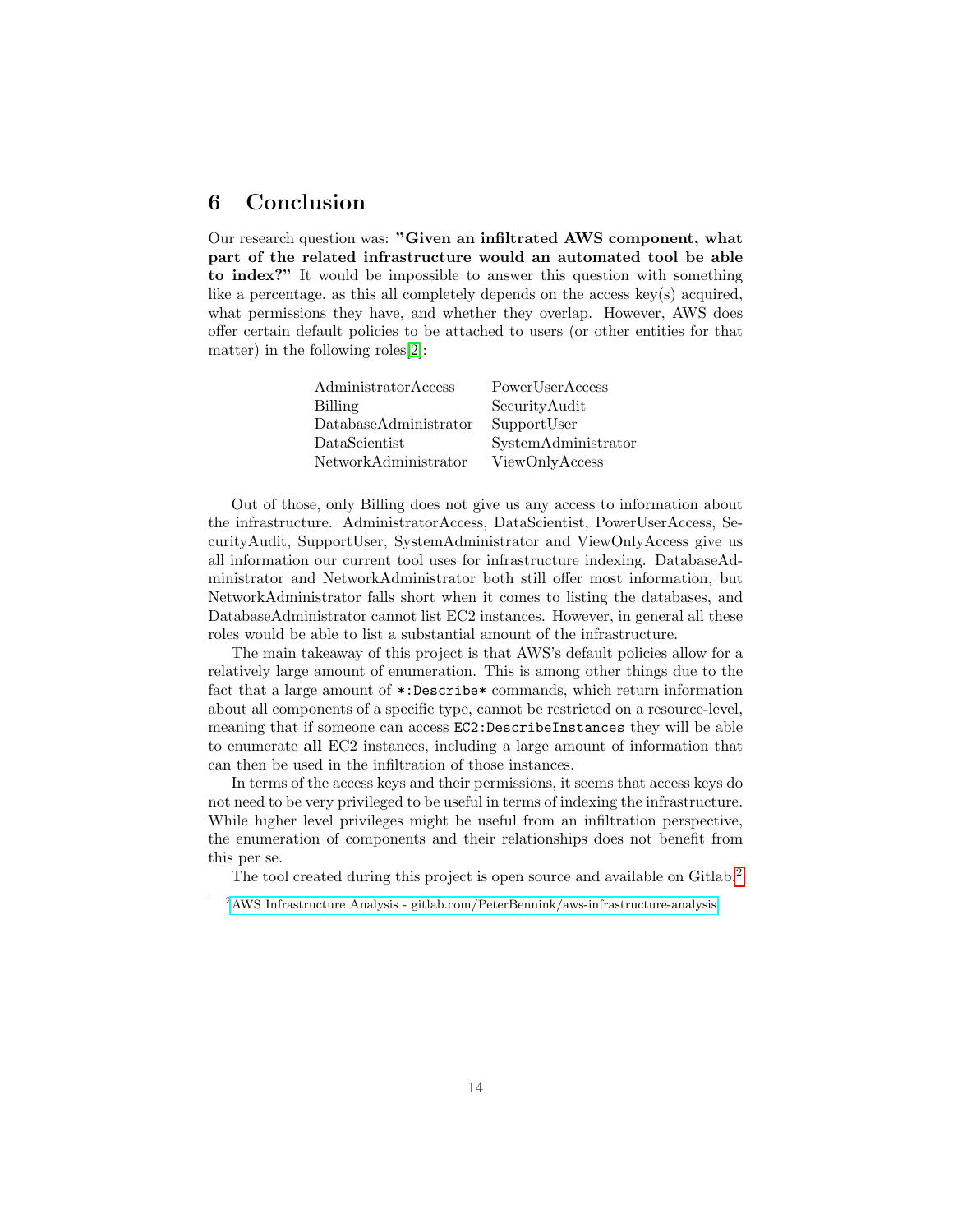# <span id="page-15-0"></span>7 Discussion

Theoretically, every component of every infrastructure can be enumerated via the AWS CLI, which is the method of interaction with AWS that we used for this project. We conclude that indexing an infrastructure is definitely possible, and that the level of access given to the obtained access keys is of great importance. While it is difficult to make a statement about this possibility of enumeration for all infrastructures, access keys and/or components, some conclusions can be drawn, as has been shown in the previous section. Based on these conclusions we are at least able to say that it would be worthwhile to pursue the development and research behind this tool further.

### <span id="page-15-1"></span>7.1 Future work

The tool created during this project can be expanded, refined and improved upon in a vast number of ways. While this is mainly due to the vastness of AWS as a service, other factors have also contributed to this. The decisions made during this project were influenced by the limited time and the specific research question, and in some cases would have been different if this tool would be developed over a larger amount of time.

Path finding The most obvious improvement to this tool would be automated path finding, whereby you can input two nodes and get the shortest path between these two nodes as output, which can be used in finding out further steps in the process of infiltration. This is a feature in Linkurious[\[14\]](#page-17-13), which allows users to interact with their graph-based data in an intuitive and graphical way. Bloodhound uses Linkurious.js for this purpose, which has been deprecated since 2016 and integrated in a new tool by the same organization called Ogma[3](#page-15-2) . Integrating this would thus be a logical next step in the development. However, after inquiring with Linkurious it seems the minimal costs for using this library would be much more than would be affordable. Another solution with similar functionality will thus have to be found.

Further testing A second potential improvement would simply be further testing of this tool on larger infrastructures. Currently we have only tested this on our own testing infrastructure, which we kept expanding during the infrastructure, but further testing could reveal new ways in which the tool should be improved. While not in time for this project we are in talks with 3rd parties to test this tool on their infrastructure.

<span id="page-15-2"></span><sup>3</sup>[Ogma - Linkurious](https://linkurio.us/blog/ogma-js-library-large-scale-graph-visualization/)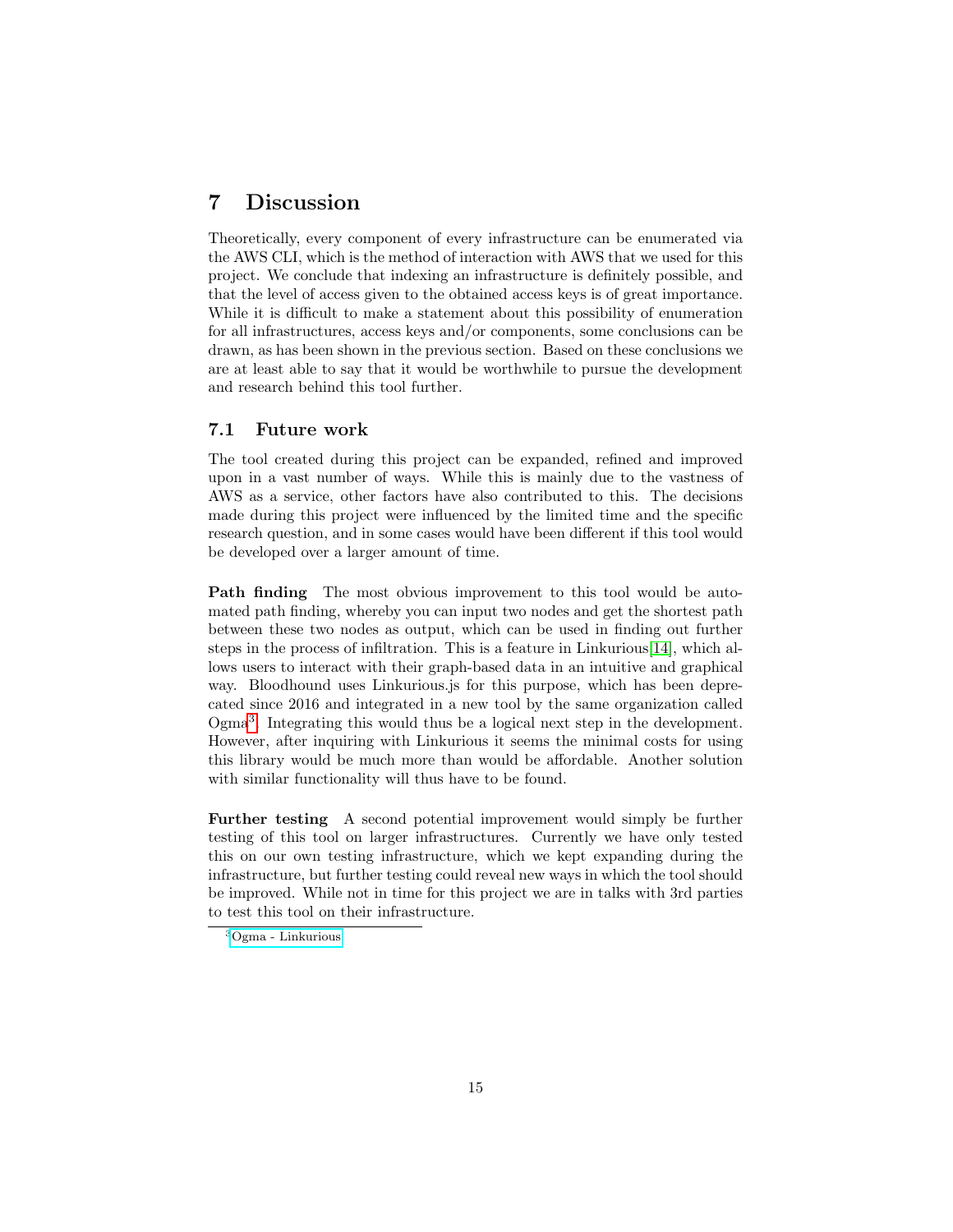Penetration testing toolkit The tool created for this project is, in its current form, exclusively meant for reconnaissance. However, one way in which this tool could become part of a larger toolkit is by creating something comparable to Metasploit, but for AWS. Functionality in this toolkit could include scanning for and exploiting commands that can be used in privilege escalation, automatically scanning S3 buckets or EC2 volumes for high entropy contents (which could contain access keys or SSH private keys), or performing dictionary attacks to find usernames or bucket names.

Expansion An obvious improvement would be making the tool compatible with more AWS services. While the services in the scope of our project are among the most often used services<sup>[4](#page-16-0)</sup>, a lot of infrastructures will also use other services, and even our testing infrastructure uses more services than we analyzed for this project. An example of an interesting service to include is STS (Security Token Service)[\[5\]](#page-17-14) which among other things allows an entity with an access key to assume the role of another entity, which might have more or different privileges.

Intelligent bruteforcing The permission bruteforcer created for this project checks a list of commands specified beforehand. It will check this whole list for each access key given. A more silent way to do this would be to prioritize the commands, and let the user of the tool choose how 'loud' the tool can be, much like the T-flag in Nmap allows its user to indicate the timing intervals between the different probes to stay under the radar of, for example, intrusion detection systems.<sup>[5](#page-16-1)</sup> AWS allows an administrator to see which commands are executed using which access keys. If suddenly every possible command gets executed from multiple access keys this should raise some alarms. Prioritization could help prevent these alarms, making the reconnaissance more silent.

Resource-level permissions In its current form the bruteforcer only tries commands that do not support resource-level policies. Adding commands that can be restricted at resource-level would involve trying each command, for each access key, for each component that that command can be used on.

<span id="page-16-0"></span><sup>4</sup>[Most popular AWS products of 2017 - globenewswire.com](https://globenewswire.com/news-release/2018/02/01/1329867/0/en/2nd-Watch-Identifies-the-Most-Popular-AWS-Products-of-2017.html)

<span id="page-16-1"></span><sup>5</sup>[Nmap manual: "Timing and Performance" - nmap.org](https://nmap.org/book/man-performance.html)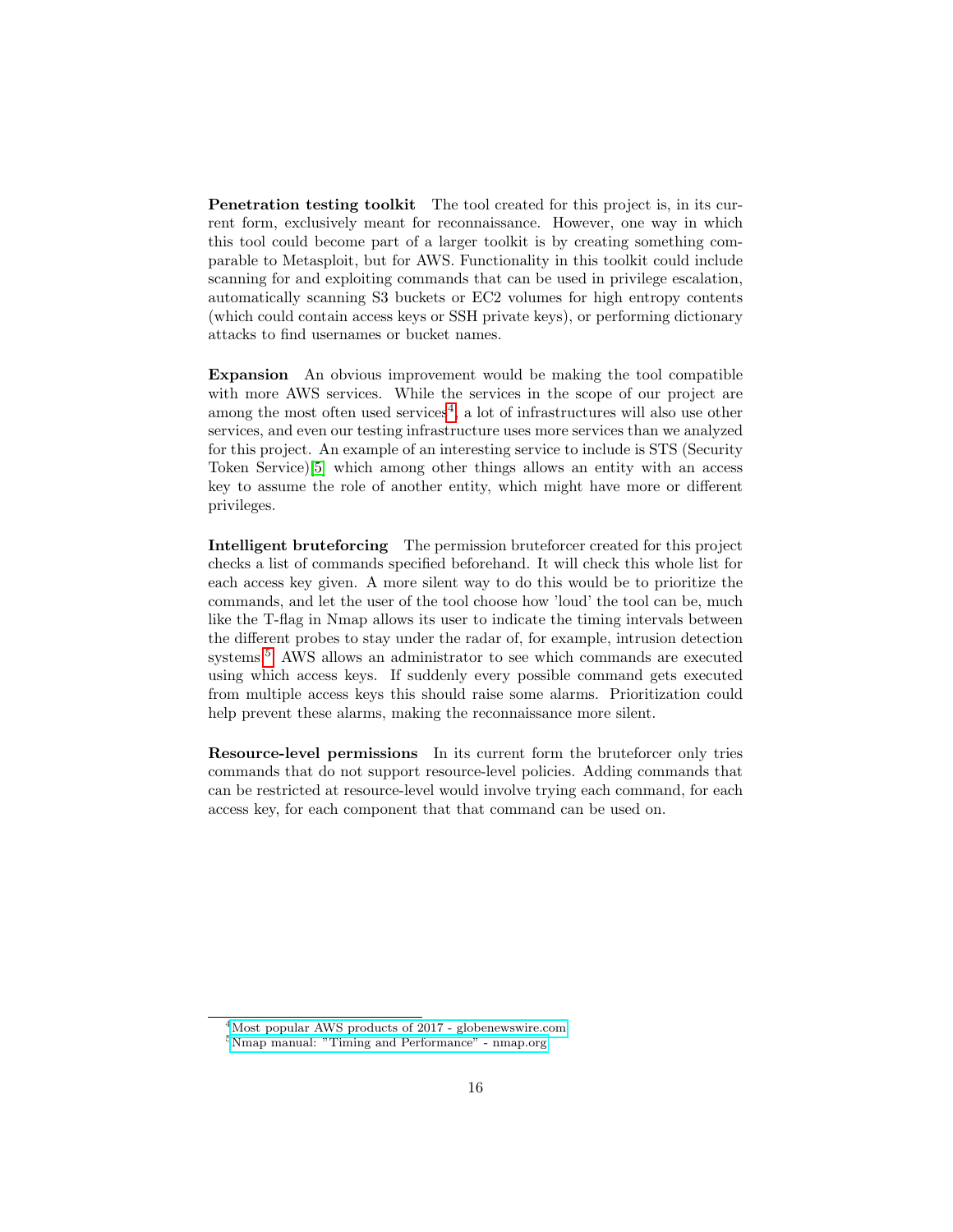### References

- <span id="page-17-5"></span>[1] Aws ec2 documentation. [https://aws.amazon.com/documentation/](https://aws.amazon.com/documentation/ec2/) [ec2/](https://aws.amazon.com/documentation/ec2/).
- <span id="page-17-12"></span>[2] AWS Managed Policies for Job Functions. [https://docs.aws.amazon.](https://docs.aws.amazon.com/IAM/latest/UserGuide/access_policies_job-functions.html) [com/IAM/latest/UserGuide/access\\_policies\\_job-functions.html](https://docs.aws.amazon.com/IAM/latest/UserGuide/access_policies_job-functions.html).
- <span id="page-17-7"></span>[3] Aws rds documentation. [https://aws.amazon.com/documentation/](https://aws.amazon.com/documentation/rds/) [rds/](https://aws.amazon.com/documentation/rds/).
- <span id="page-17-6"></span>[4] Aws s3 documentation. <https://aws.amazon.com/documentation/s3/>.
- <span id="page-17-14"></span>[5] Aws sts documentation. [https://docs.aws.amazon.com/STS/latest/](https://docs.aws.amazon.com/STS/latest/APIReference/Welcome.html) [APIReference/Welcome.html](https://docs.aws.amazon.com/STS/latest/APIReference/Welcome.html).
- <span id="page-17-9"></span>[6] Cedric van bockhaven, private communication.
- <span id="page-17-11"></span>[7] Cypher Query Language Developer Guides & Tutorials. [https://neo4j.](https://neo4j.com/developer/cypher/) [com/developer/cypher/](https://neo4j.com/developer/cypher/).
- <span id="page-17-10"></span>[8] EC2 Instance Metadata and User Data. [https://docs.aws.amazon.com/](https://docs.aws.amazon.com/AWSEC2/latest/UserGuide/ec2-instance-metadata.html) [AWSEC2/latest/UserGuide/ec2-instance-metadata.html](https://docs.aws.amazon.com/AWSEC2/latest/UserGuide/ec2-instance-metadata.html).
- <span id="page-17-8"></span>[9] Granting IAM Users Required Permissions for Amazon EC2 Resources. [https://docs.aws.amazon.com/](https://docs.aws.amazon.com/AWSEC2/latest/APIReference/ec2-api-permissions.html#ec2-api-unsupported-resource-permissions) [AWSEC2/latest/APIReference/ec2-api-permissions.html#](https://docs.aws.amazon.com/AWSEC2/latest/APIReference/ec2-api-permissions.html#ec2-api-unsupported-resource-permissions) [ec2-api-unsupported-resource-permissions](https://docs.aws.amazon.com/AWSEC2/latest/APIReference/ec2-api-permissions.html#ec2-api-unsupported-resource-permissions).
- <span id="page-17-0"></span>[10] What is AWS? Amazon Web Services. [https://aws.amazon.com/](https://aws.amazon.com/what-is-aws/) [what-is-aws/](https://aws.amazon.com/what-is-aws/).
- <span id="page-17-2"></span>[11] Andresriancho. andresriancho/nimbostratus. [https://github.com/](https://github.com/andresriancho/nimbostratus) [andresriancho/nimbostratus](https://github.com/andresriancho/nimbostratus), Feb 2014.
- <span id="page-17-1"></span>[12] BloodHoundAD. BloodHound - Github. [https://github.com/](https://github.com/BloodHoundAD/Bloodhound/wiki) [BloodHoundAD/Bloodhound/wiki](https://github.com/BloodHoundAD/Bloodhound/wiki).
- <span id="page-17-3"></span>[13] duo labs. Cloudmapper - Github. [https://github.com/duo-labs/](https://github.com/duo-labs/cloudmapper) [cloudmapper](https://github.com/duo-labs/cloudmapper), Jun 2018.
- <span id="page-17-13"></span>[14] Linkurious. The graph intelligence platform. <https://linkurio.us/>.
- <span id="page-17-4"></span>[15] Jinesh Varia and Sajee Mathew. Overview of amazon web services. Amazon Web Services, 2014.